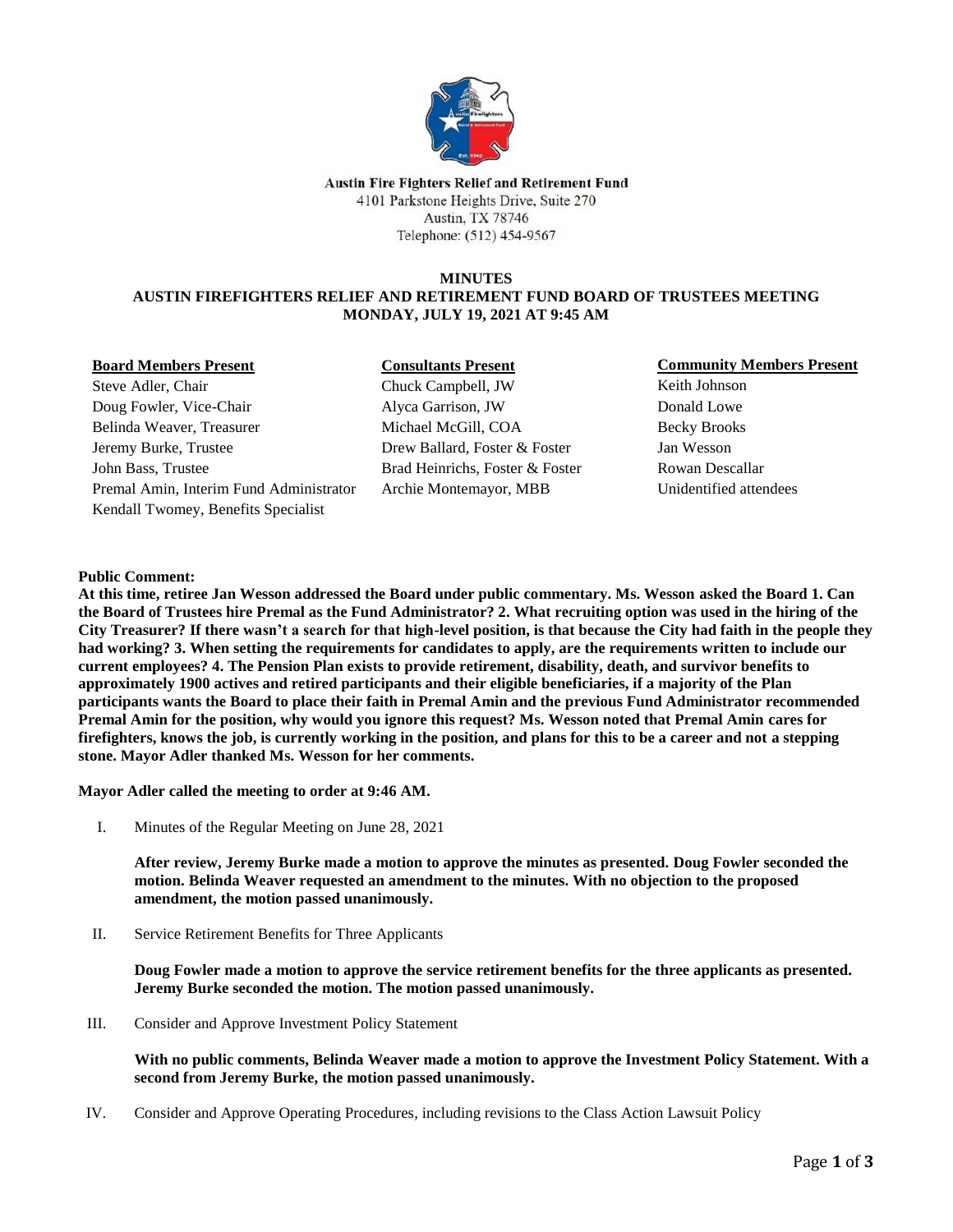**Alyca Garrison and Chuck Campbell presented the Class Action Lawsuit Policy. After some discussion, the Board approved a minimum dollar threshold of \$250,000. Doug Fowler made a motion to approve the Operating Procedures. Belinda Weaver seconded the motion. The motion passed unanimously.** 

V. 2020 Audit Report

**Archie Montemayor, from Montemayor Britton Bender, presented the 2020 Audit Report. Jeremy Burke noticed that on Pg. 14 of the Audit Report under the section labeled "Custodial Credit Risk" the report had a misstatement regarding the collateralization of funds in excess of what the FDIC insures. At the next board meeting the correct Audit Report will be presented for approval. Premal Amin will request a 30-day extension from PRB.**

VI. 2020 Actuarial Valuation

**Brad Heinrichs, the Fund's Actuary, presented the 2020 Actuarial Valuation. As discussed and approved at the May 2021 meeting, this report includes 2 assumption changes: the investment return rate lowered from 7.50% to 7.30% and the payroll growth rate increased from 2.00% to 2.50%. Mr. Heinrich's noted that if the market value of the plan was used in the study, rather than the actuarial value, the amortization period for the Fund would have been 7.9 years instead of 23.3 years. Mr. Heinrich's recommended the Board discuss the Fund's DROP Asset Ratio and Net Cash Flow Ratio with the Fund's Investment Consultant's, Meketa. Doug Fowler made a motion to approve the 2020 Actuarial Valuation. Belinda Weaver seconded the motion. The motion passed unanimously.** 

VII. Pension Software Service Provider Update

**Premal Amin updated the Board on the pension software service provider search progress and upcoming steps to take before proceeding. No motion necessary.** 

VIII. Vendor Contract Review Schedule and Policy

**Chuck Campbell presented a sample vendor contract review schedule to the Board. After some discussion, the Board requested Premal Amin create a contract timeline and Chuck Campbell and Alyca Garrison incorporate this into a Policy to review at the next meeting. No motion necessary.** 

IX. Process Options for Filling the Fund Administrator Position

**Based on the Board of Trustee's Governance Policy and the subcommittee's initial research, Doug Fowler recommends the Board hire an Executive Recruiting Firm selected by the subcommittee to assist in filling the Fund Administrator Position. Mr. Fowler then reviewed the subcommittee's proposed recruitment process timeline. After some discussion, Mayor Adler made a motion for the subcommittee to proceed with their proposed plan. Doug Fowler seconded the motion. Jeremy Burked abstained from the vote. The motion passed.**

X. AFRS Open Meetings Update

**Premal Amin notified the Board that meetings will be held in person beginning in September in response to the Governor's lift. Some discussion was held in regards to the meeting location and technological requirements. The Board agreed to begin meeting at the Pension office in September. No action taken.** 

XI. Financial Statements, Transaction, Fund Expense Reports, and Summary of Work Output

**No motion necessary.**

XII. Roadmap for Future Meetings

**Premal Amin reminded the Board that Meketa will be presenting the Fund's 2Q21 Review at the following board meeting.** 

XIII. Call for Future Items